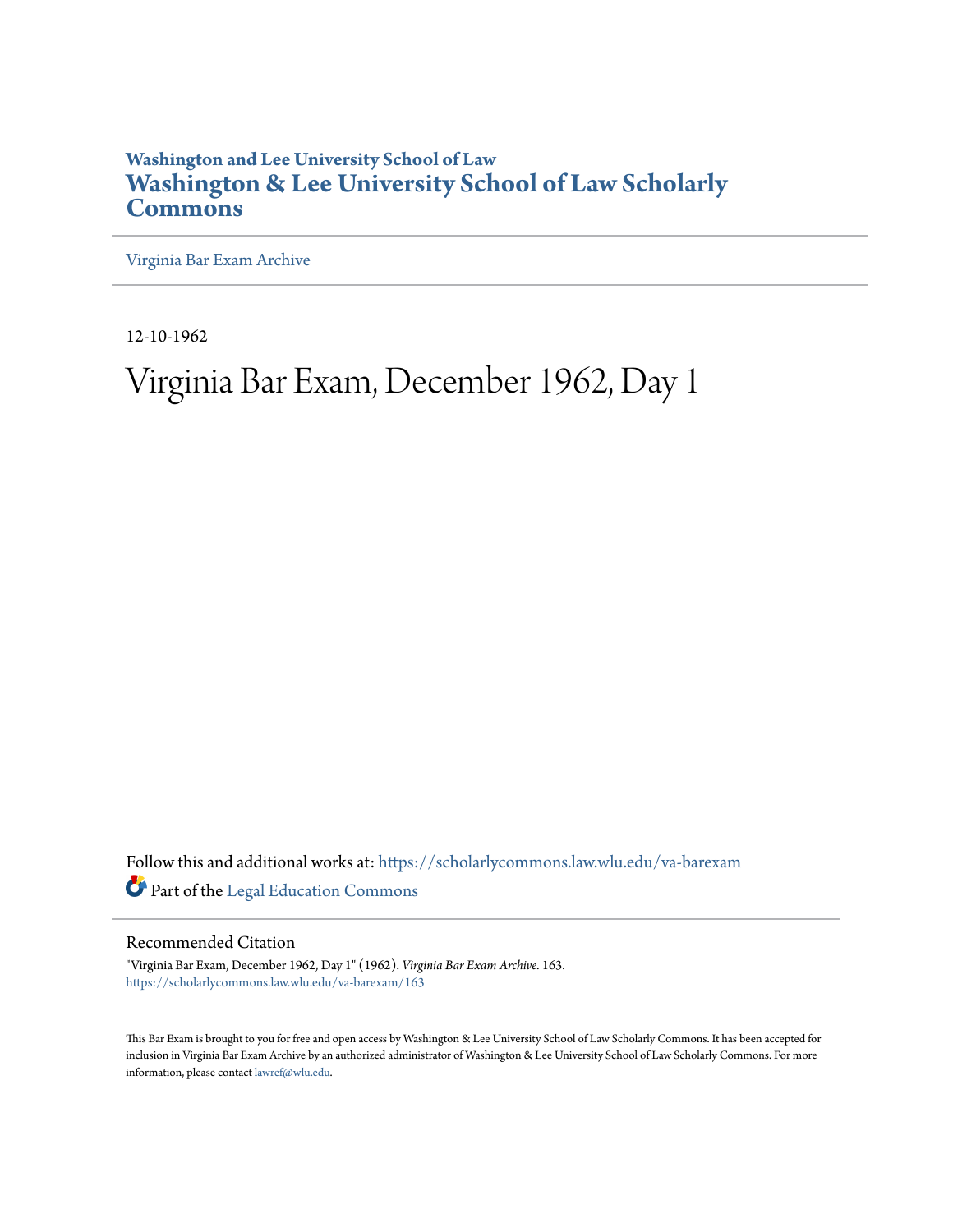#### VIRGINIA BOARD OF BAR EXAMINERS Richmond, Virginia December 10-11, 1962

SECTION ONE

#### QUESTIONS

1. Wayfarer, going along a public road in Lee County, Virginia, was attacked by McCoy, who would have killed him unless prevented by the immediate interposition of some superior force. Martin, out-deerhunting, saw the situation and shot at McCoy in an attempt to prevent the murder, but unfortunately McCoy moved just as the shot was fired and the bullet missed him and wounded Hatfield, who, unknown to Martin, was on a deer stand across the State line in Kentucky.

Assume that by Virginia law Martin was justified in shooting at McCoy, but under Kentucky law he was not. Is Martin liable to Hatfield for damages?

2. During the latter part of 1961, while hauling a shipment of furniture from Richmond to Fredericksburg, a truck of Richmond Transport Corporation, driven by its employee, Abe Duke, collided head-on with a passenger automobile then being driven by Robert Franks. As a result of this collision, Franks was instantly killed. Thereafter, his Administrator brought an action for wrongful death against Richmond Transport Corporation in the Circuit Court of Hanover County. In the meantime, Abe Duke had left the State and could not be found. At the trial of the action for wrongful death, the plaintiff called Albert Combs to prove by him that a few evenings before Duke's disappearance, while at a be tavern, Duke had stated to Combs, "The death of Franks troubles me. I let my truck move over and hit his car on his side of the road. It was all my fault."

Is this evidence admissible in the pending action?

3. While visiting friends in the City of Alexandria, Herbert Hugo, a wealthy Richmond philanthropist, went into an art shop owned and operated by Flavius Quid and there saw displayed for sale an attractive landscape painting of the River Seine. When Hugo inquired of Quid as to the picture, Quid told him that the painting had been made by Van Gogh and that the purchase price was \$25,000. Taking Quid at his word, Hugo bought the painting and paid the \$25,000 purchase price. On his return to Richmond with the painting in his Possession, Hugo cheerfully showed it to his artistic friend David Davis. Davis told Hugo that in his opinion the painting was not the work of Van Gogh, but was of inferior quality and virtually worthless. Hugo at once displayed the painting to an accredited expert on the authenticity of paintings, which expert confirmed the opinion of

### FIRST DAY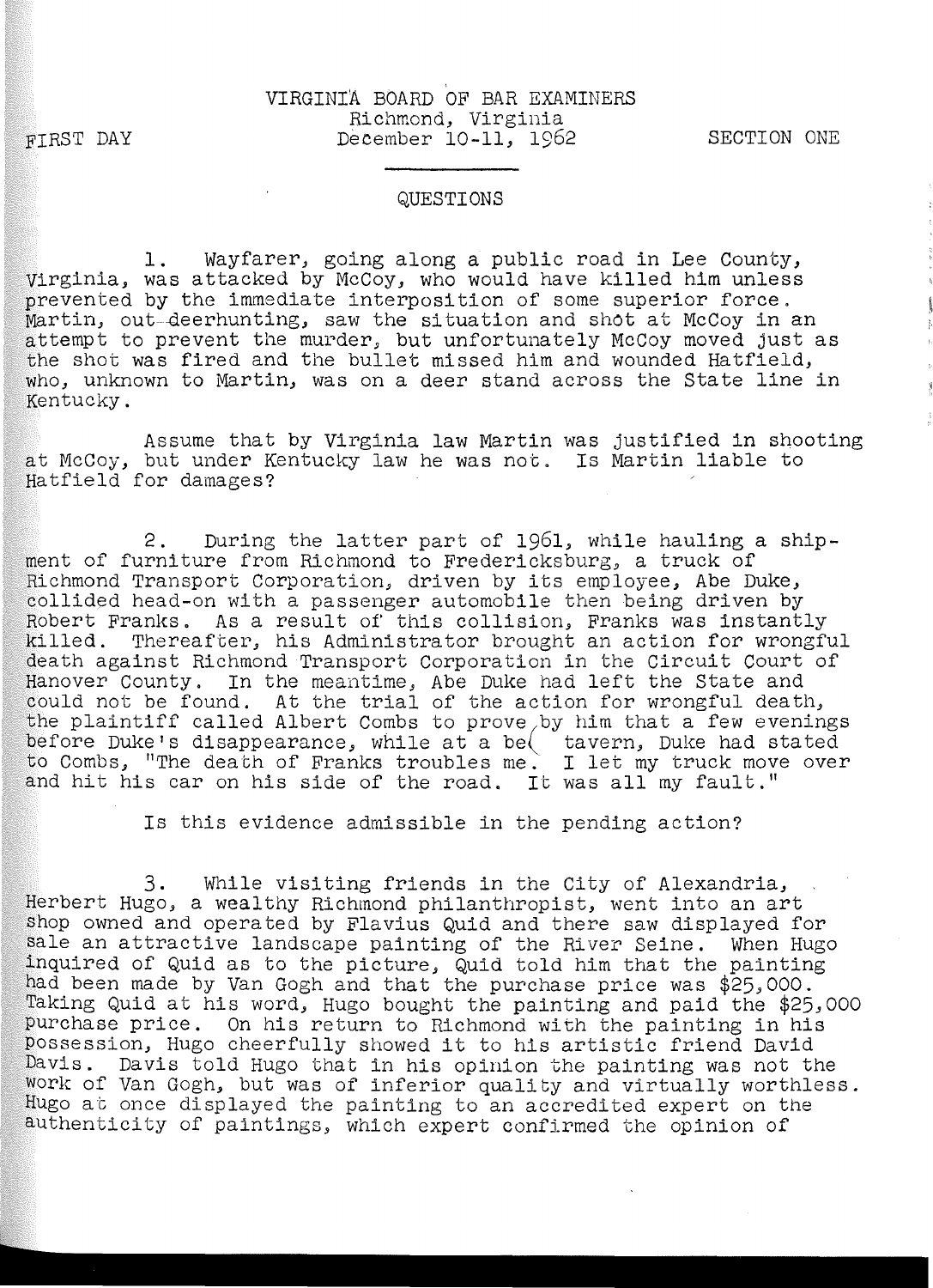pavis. Shortly thereafter, Hugo brought ah action in the Corporation Court of the City of Alexandria charging Quid with actual fraud. Hugo's motion for judgment, after alleging the foregoing facts, asked \$25,000 as compensatory damage and \$50,000 as punitive damage. By his grounds of defense Quid denied liability. At the trial of the case Quid testified that, although he had recently learned that the painting was not the work of Van Gogh, yet he had innocently misrepresented the character of the picture in the honest belief that it had been the work of Van Gogh. Quid further testified that he had bought the painting from a dealer in Paris. He then offered in evidence a receipted bill given him by the Paris dealer at the time of the purchase, which receipted bill referred to the painting as the work of Van Gogh.

Hugo objected to the admissibility of the receipted bill on the ground that it was hearsay. Should the court have admitted the paper in evidence?

4. Alfred Curtis, a resident of the City of Richmond, filed a motion for judgment in the Law and Equity Court of that city seeking damages of John Clark, a publisher, charging him with having printed in the Charlottesville Daily Gazette a libellous article Clark resided in Charlottesville and process was served on him at his place of residence. Two weeks after service on him, Clark, without appearing specially, simultaneously filed in the Law and Equity Court a sworn plea in abatement alleging improper venue and grounds of defense denying the allegations of the motion for judgment. At a subsequent hearing, Curtis moved the court that for judgment. At a subsequent hearing, Curtis moved the court that it overrule Clark's plea in abatement on the grounds (a) that Clark submitted himself to the jurisdiction of the court by not appearing specially on filing the plea, and (b) that Clark waived all right to plead in abatement by simultaneously filing his grounds of defense.

Should the court sustain the motion of Curtis on either, or both, of these grounds?

5. Herbert Jones brought an action against Tom Rust in the Corporation Court of the City of Petersburg. The motion for Judgment prayed for judgment in the amount of \$5,000, and alleged that Rust was indebted to Jones in that sum as evidenced by a Promissory note made by Rust to the order of Jones on December 1, 1961, that such note called for payment on June 1, 1962, but that payment had been refused though demanded.

Rust filed a demurrer to the motion for judgment, asserting as the grounds of demurrer: (a) that the promissory note had been paid, and (b) that the matter was res judicata in that a similar action had been decided adversely to Jones in the Circuit Court of Chesterfield County.

How should the court rule on each ground?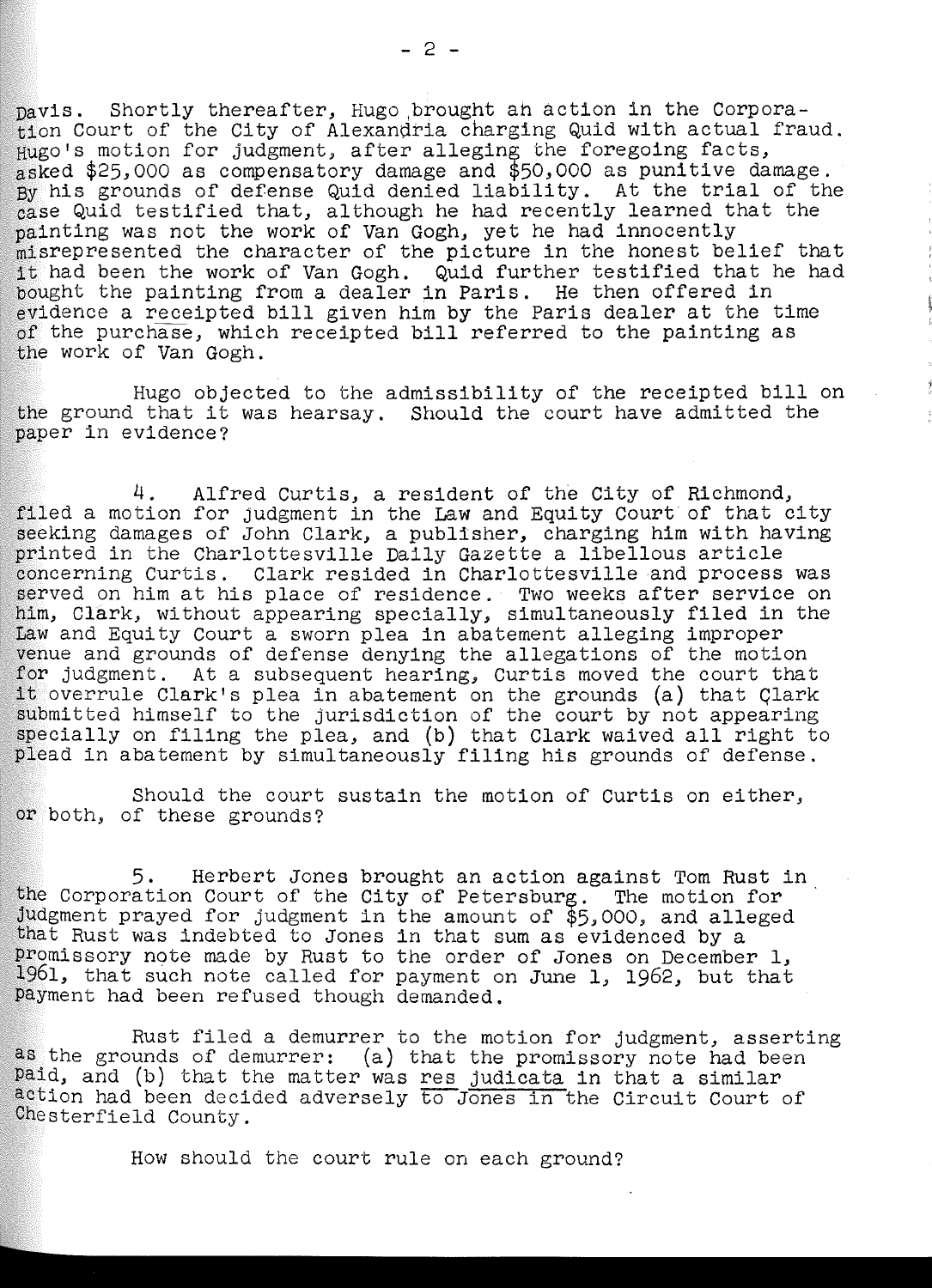6. Winkle accepted employment witn American Corporation at its Richmond plant and, in contemplation of moving his family from Detroit, entered into a written contract with Henry Grim to purchase Grim's residence in Henrico County. The contract provided for a purchase price of \$16,000, but did not recite the time or manner of payment. The contract was executed on June 1, 1962, and provided for settlement to be made on December  $31, 1962$ . On November 15th, Winkle received a telephone call from Grim inquiring as to the manner of payment of the purchase price. Grim told Winkle that he considered that he was to be paid all cash at the time of settlement. Winkle replied by saying that he understood that Grim was to receive only \$4,000 at the time of settlement, and was to take an installment promissory note for the balance, such note to be secured by a deed of trust. After a bitter argument, Winkle hung up the telephone.<br>On November 30th, Winkle brought an action for declaratory judgment against Grim in the Circuit Court of Henrico County, alleging a justiciable controversy between himself and Grim and requesting entry of a judgment declaring that he was obligated only to pay \$4,000 to Grim on the date of settlement and give a promissory note secured by a deed of trust for the balance. Grim has demurred to the motion for judgment, assigning as his ground of demurrer that there is no justiciable controversy between himself and Winkle, since performance of the contract is not to be made until December 31, 1962.

How should the court rule on the demurrer?

 $7.$  On December 1, 1962 John Apple, a resident of Charlotte, North Carolina, sued Albert Duff, a resident of Richmond, in the United States District Court for the Eastern District of Virginia. Apple's complaint recited two causes of action. The first alleged that Duff had used insulting words concerning Apple in a speech made by Duff on June 20, 1962, and asked for  $$20,000$  as damages resulting therefrom. The second cause of action asserted that Duff had breached a contract made with him on May 15, 1962, providing for the sale of certain real property to Apple, and asked for the recovery of \$15,000 as damage resulting from the breach.

Duff now seeks your advice on whether he can properly move to dismiss Apple's complaint on the ground of a misjoinder of causes of action. What should your advice be?

8. Amos Armour was indicted in the Hustings Court of the City of Richmond for murder in the first degree. The indictment was drawn in two counts. The first count charged Armour with having murdered Susie Quinn on November 16, 1962, by wilfully and feloniously casting her into a pond of water whereby she was drowned. The second count charged Armour with having murdered Susie Quinn on November 16, 1962, by wilfully and feloniously placing her in a bleak open place, and there leaving her, of which exposure she died. Armour demurred to the indictment, asserting as the ground therefor that it was defective in that it set out two modes of death, each inconsistent With the other.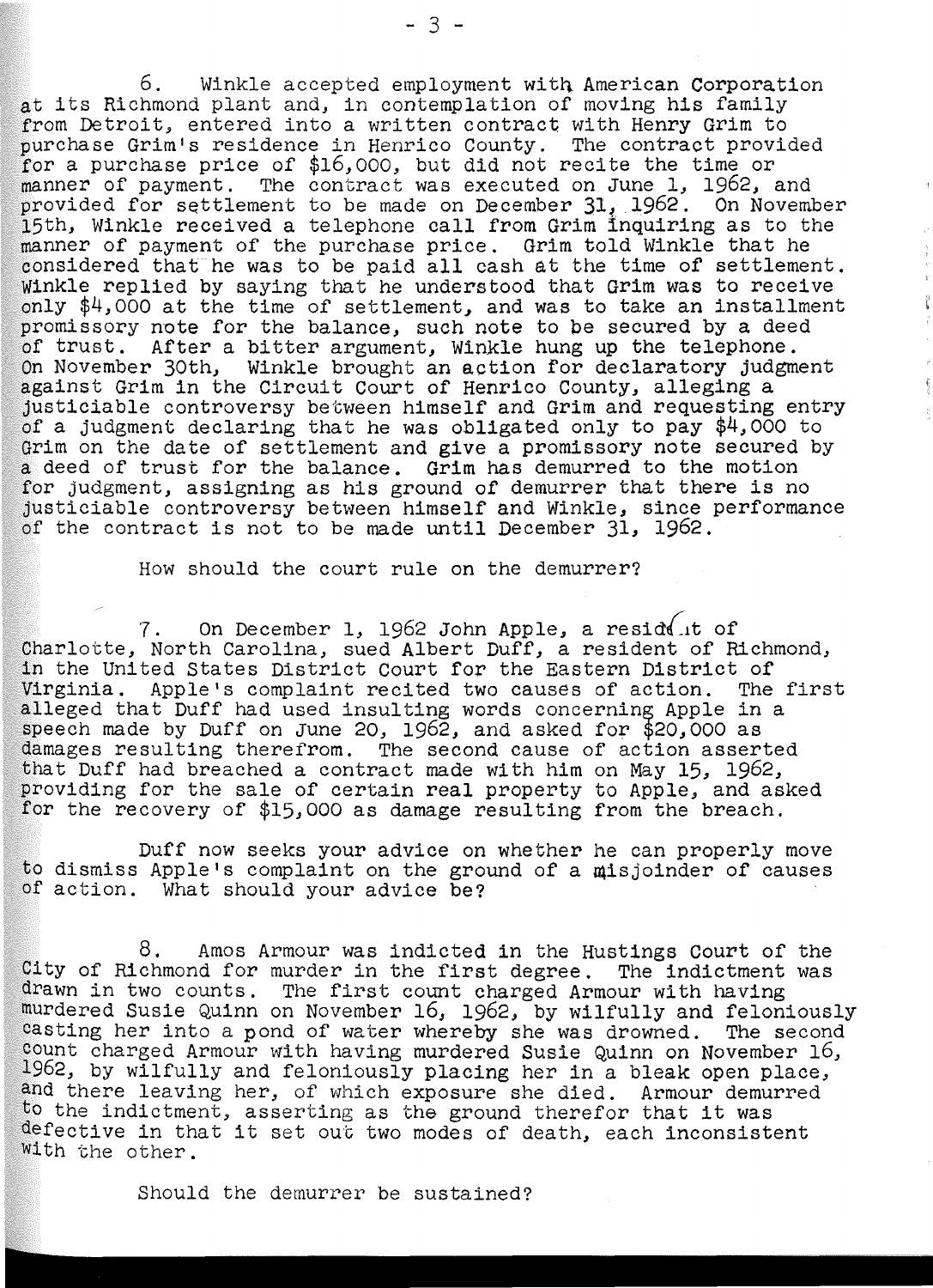9. Elmer Huffman, a widower and guardian of his three children, brought suit in the Circuit Court of Giles County to have sold and apportioned among them the shares of his children, aged 10, 12 and 16 years, in a tract of land on Sinking Creek Mountain in Giles County, which land Huffman had previously conveyed to them. The Bill in Chancery was not verified. Process was executed on the three children by the Sheriff of Craig County, who made personal service on each of them at their home in that County. A guardian ad litem was appointed for the children, who, together with the children, filed unsworn answers to the Bill. Thereafter, depositions were taken pursuant to notice in the office of Huffman's lawyer with only the lawyer, Huffman and his three children present.

The record, showing only the foregoing procedural steps, has been presented to you as Judge of the Circuit Court of Giles County. Recite the procedural errors, if any.

10. On July 7, 1960, in the Circuit Court of Fairfax County, Ruby Overfelt was awarded a verdict of \$10,000 against Beulah Armbrister. Immediately thereafter the defendant, by counsel, moved to set aside the verdict as contrary to the law and the evidence. On October 20, 1960, the Judge heard arguments on the motion and proceeded to render his decision, holding that the verdict of the jury be sustained. He advised each counsel to submit an order giving judgment in accordance with the verdict, and on November 4, 1960, he received the draft of each order submitted by counsel. Not being satisfied with either draft the Judge resolved the differences, drew his own order, antedated the same to October 20, 1960, endorsed it and delivered the original to the Clerk with copies to counsel. The transcript of evidence endorsed by both counsel was forwarded by counsel for the defendant to the Judge at Fairfax, and on December 26 1960 it was received by the Judge who signed it, and on the same day delivered it to the Clerk of the Circuit Court of Fairfax County.

Was the transcript of the evidence properly made a part of the record for purposes of an appeal to the Supreme Court of Appeals of Virginia?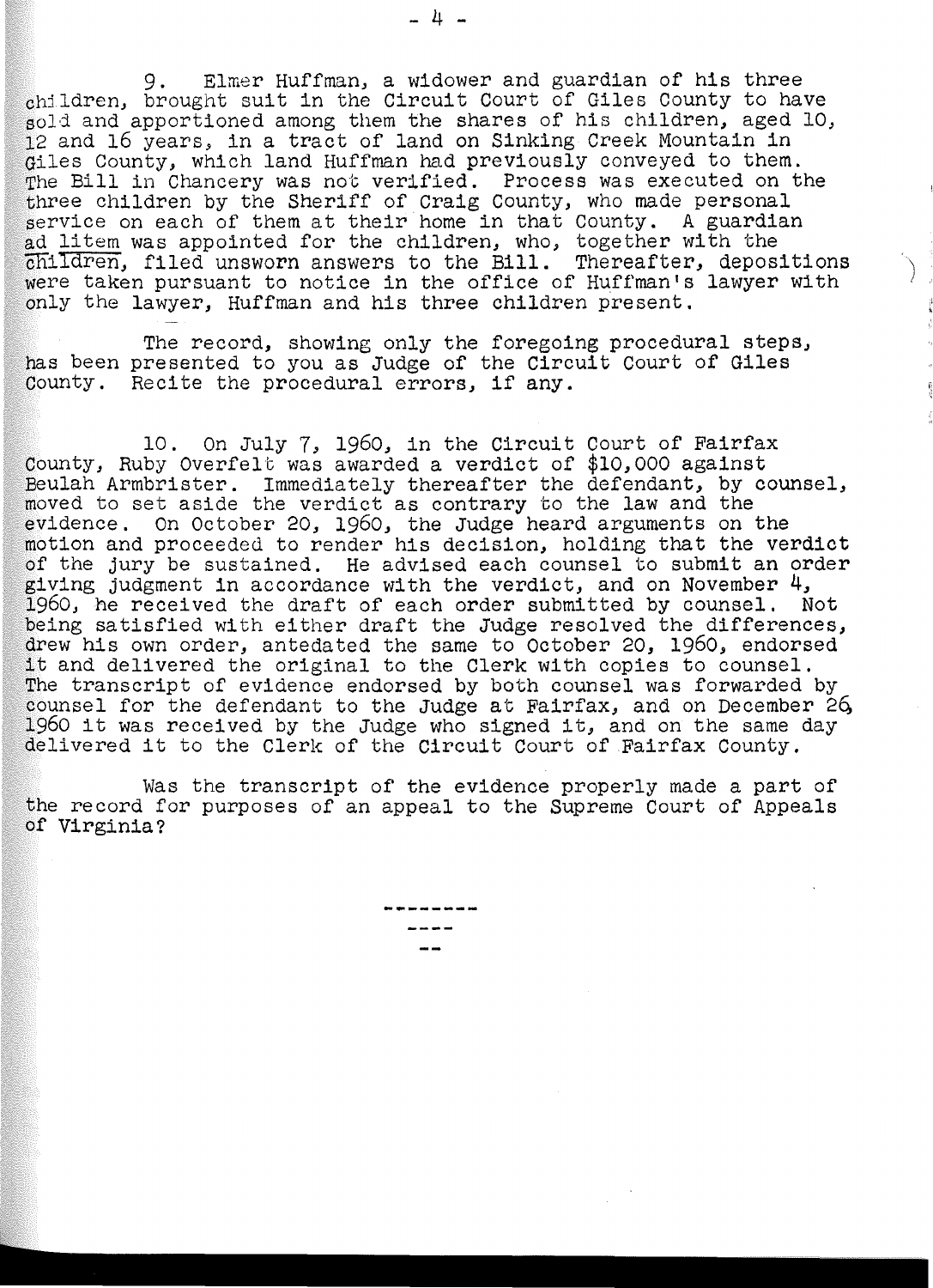FIRST DAY

#### QUESTIONS

1. The Atomic Energy Electric Company gave a list of delinquent accounts to B, an employee, with instructions to discontinue electric service to the delinquent customers. Among those listed was Carter's Hatchery, then in the process of hatching chickens in a large electrically heated incubator.

B advised the Hatchery of his intention to discontinue the electric service and was told that the Hatchery did not consider delinquent its account with the Electric Company. B nevertheless cut the wires leading to the hatchery. The incubation process was interrupted and considerable loss resulted.

carter's Hatchery brought an action against B and obtained judgment against him for \$5,000, which he paid. B now consults you as to whether he has any right of action against the Electric Company.

How should you advise him?

2. Robert Witherspoon conveyed Blackacre to his son, William, and required in the deed of conveyance the payment by William of \$10,000 in monthly installments of \$200 each to Robert's sister Mary, with the provision that should Mary die without living issue, before all of the installments had been paid, then such further installments were not to be paid. A lien in Mary's favor was reserved to secure the payment of this \$10,000. After paying Mary \$5,000 by regular monthly installments, William desired to sell the land and agreed with Mary to give her his executed bond, reading as follows:

"Thirty (30) days after date, I promise to pay Mary Witherspoon  $$5,000."$ 

Mary accepted the bond and in return executed a release of the lien on the land. Mary died without issue a month after accepting this bond and her Administrator commenced an action against William Witherspoon for the full amount of the bond.

How much, if anything, ought the Administrator to recover?

3. In payment for a boat, Dexter executed two nonnegotiable promissory notes due in 60 and 90 days, respectively, payable "to Ezra Stuart," each in the amount of \$1,000 at no interest. Upon receiving delivery of the boat from Stuart; Dexter gave these two notes to Stuart.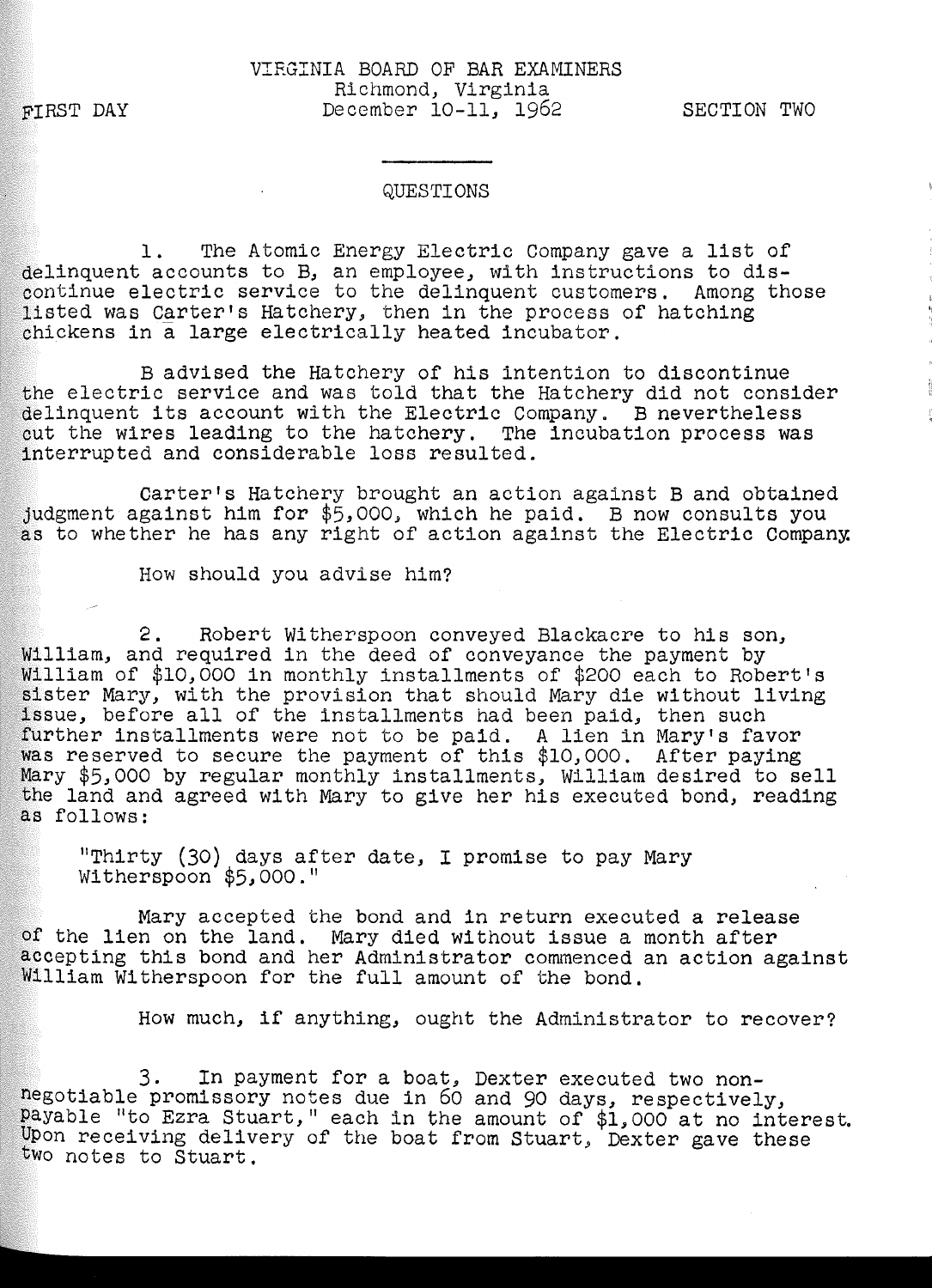(1) By a separate writing, containing an adequate description of the first note, Stuart assigned it to Baker, retained  $the$  note and handed the assignment to Baker. For this assignment paker paid Stuart \$900.

 $(2)$  On the second note Stuart wrote "pay to Carter," signed the note and handed it to Carter. For this assignment Carter paid Stuart \$750. No one advised Dexter of this assignment. Before the note was due, Dexter paid Stuart \$500 to be applied on this note. Stuart retained this money and did not tell Carter.

Only Baker notified Dexter of the assignment which he received.

As the notes became due, Baker and Carter each brought an action against Dexter on the note he held. Each claimed  $$1,000$ .

To what extent, if any, should each recover?

4. Grandma Moses owned a small safe at her home, in which she kept her money and securities. One day while her brother Bart was visiting her, she, though feeble but still able to walk into the next room where the safe was located, informed Bart of the combination to the safe and made the statement: "I want you to have everything in the safe in the next room. You now have the combination and everything belongs to you." Grandma Moses died a short time later without either of them having opened the safe. Subsequently, Bart opened the safe and took the contents, consisting of oney and bonds payable to Bearer. Mr. Tutt, as Administrator of Grandma's estate, is seeking to recover the contents of the safe from Bart.

Must Bart surrender the money and securities?

5. Whiteacre was conveyed to Jack and Jill as follows: "to Jack and Jill, husband and wife, as tenants by the entirety with the right of survivorship." Jack, a drunkard, became hopelessly in debt and left home. In order to secure funds with which to buy more whiskey, Jack sought to have Whiteacre partitioned to get "his part." At the same time, judgment creditors of Jack attempted to subject Jack's undivided portion to the payment of his individual debts.

Jill became concerned and seeks your advice on two ques-<br>tions, namely, (1) can Jack demand partition, and (2) may Jack's creditors subject Whiteacre to the liens of the judgments against him?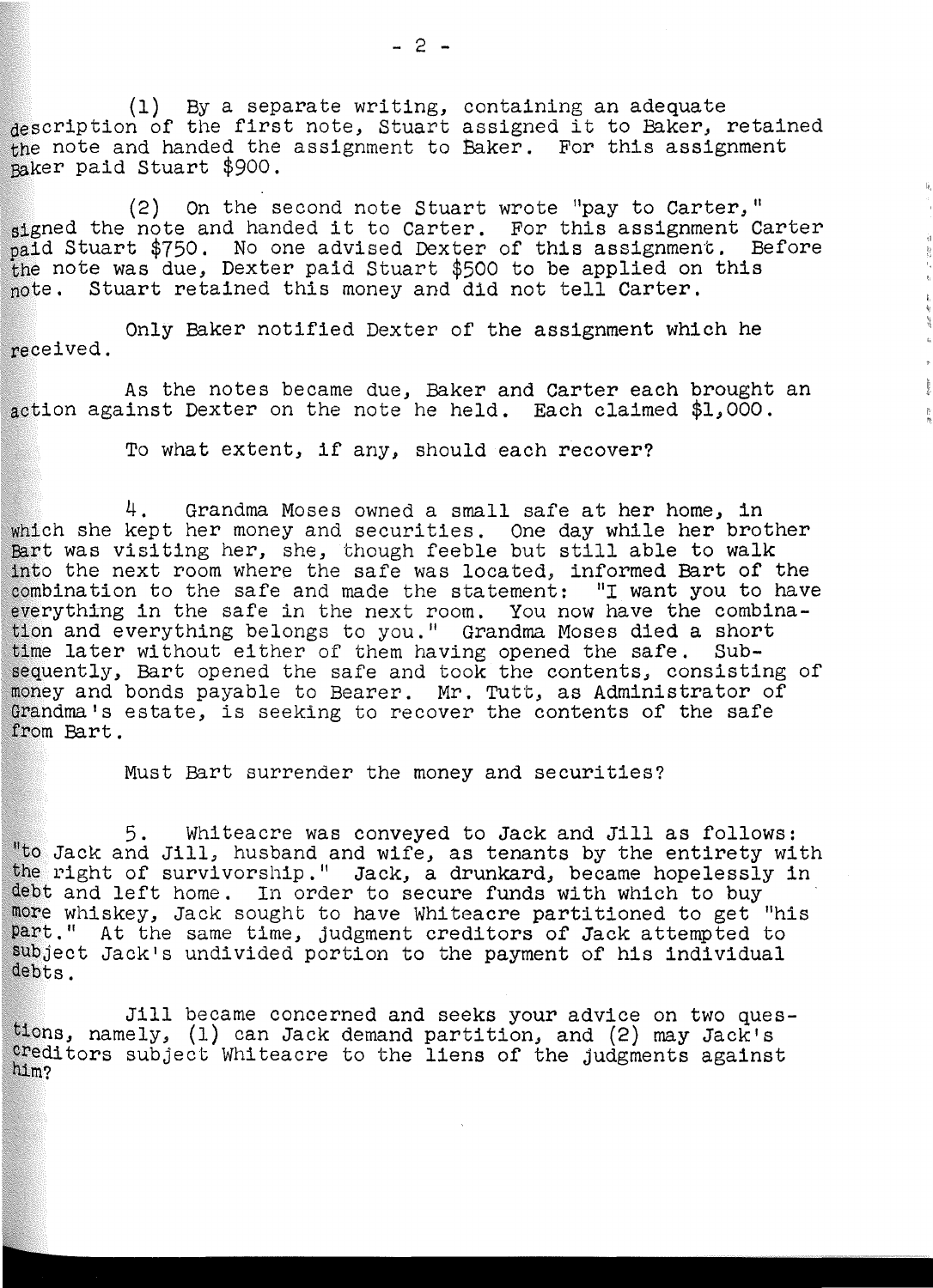6. The following conveyance was made:

"To Earl Jones and Amanda Jones, husband and wife, as joint tenants, with the right of survivorship for and during their joint lives and during the life of the survivor of them, remainder at the death of the survivor of said joint tenants to the issue of said Earl Jones and Amanda Jones begotten of the said marriage of the said Earl Jones and Amanda Jones."

 $k_{\rm th}$ 

一個 地面

ka<br>Vas  $\mathbb{R}^n$  $\overrightarrow{w}$  $\epsilon_{\rm{eff}}$ 隐 lba<br>Mo

At the time of the above conveyance, one child of the marriage, Thomas, was living.

(1) What estate was created in Earl and Amanda Jones?

(2) What estate, if any, was created in Thomas?

7. Farmer exhibited to Dealer samples of his peanuts but said that the bulk of the peanuts was not as good as the sample. Dealer said "Bring them to my warehouse and I will look at them; od peanuts are worth \$13 a bag and I will give you that for them." rmer replied "All right," and the next day delivered 500 bags of peanuts to the warehouse and Dealer, without opening the bags, shipped them to his commission merchant in New York, who sold them for Dealer's account. The peanuts were not as good, on an average, the samples and brought on the market only \$10 a bag.

Dealer consults you as to whether he is liable to Farmer, on the above facts, for the \$13 per bag. How ought you to advise him?

8. Truck Owner operated a fleet of trucks engaged in ling stone. One of these trucks, operated by Driver No. 1, ran into the rear of an automobile operated by Motorist and occupied by Motorist and his wife. The operators of both vehicles got out of their vehicles but Mrs. Motorist remained seated. An argument ued between Motorist and Driver No. 1 as to who was at fault, and y got into a slight scuffle but separated and started to resume ir places in their respective vehicles. Just at this point, ther of Truck Owner's vehicles came up, operated by Driver No. 2, got out and said to Motorist, "Who fights my buddy, fights me." Heated words followed, and the three men engaged in a fight. Mrs. Motorist then got out of the car, and, in attempting to separate the combatants, was injured.

She consults you as to the liability of Truck Owner for her injuries. How ought you to advise her?

9. Damon and Pythias owned adjoining properties. Damon planted an ordinary privet hedge on his own land about a foot from boundary line. Pythias planted a rose bed on his own land next to the boundary line. After several years, Pythias noticed that